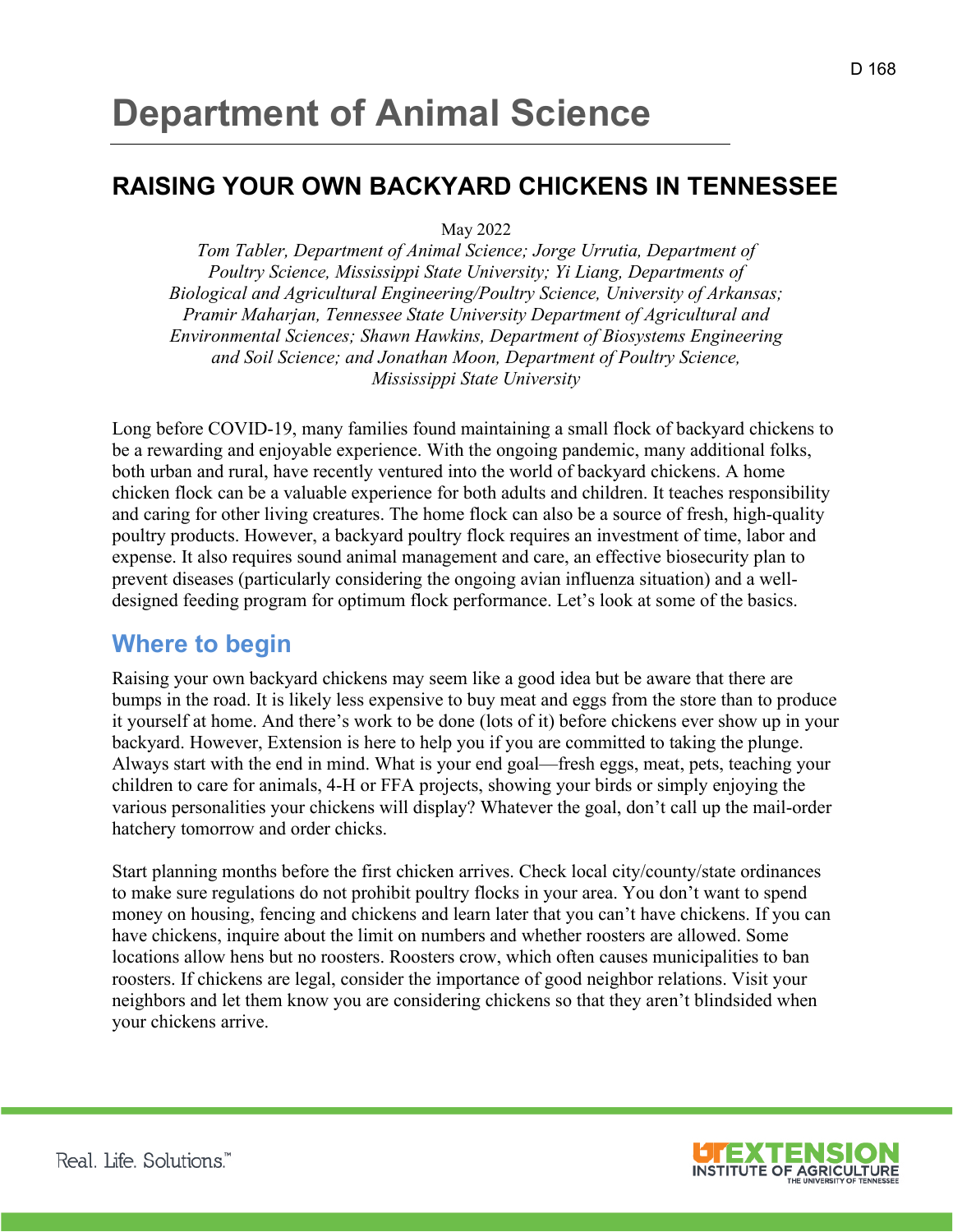Decide how many chickens you will have and then consider housing and pen space. Be flexible because you may want to increase your flock size later. Chickens will need food, water, protection, and care 24/7/365, including weekends, holidays, vacations, etc. It's best to pen the flock instead of letting chickens run free. This will keep them at home where they can't bother the neighbors, lessen the disease threat, and protect them from predators. Critters such as coyotes, skunks, opossums, snakes, hawks, owls, dogs and cats like chicken dinners just as much as we do; and many of these predators are just as common in urban areas as they are in the country. Understand that chickens come with expenses. The chickens, housing and feed all cost money, especially the feed, which is roughly 70 percent of the cost of maintaining chickens. Also, if you start with baby chicks, you will have 6 months of time and expense invested in the flock before the hens are old enough to lay eggs. Still, chickens are less expensive than other farm critters and benefit from the fact that they are:

- Small (compared to cattle, hogs or horses)
- Relatively inexpensive
- Easy to acquire
- Don't require a lot of land

## **Selecting a breed**

There are more than 400 varieties of chickens so decide what best suits your wishes. Again, start with an end goal in mind. Are you interested in:

- Breed preservation
- Dual-purpose chickens
- Egg production
- Meat production
- Developing a new breed

Where you want to get to will guide you on your path. Take the climate into consideration. American breeds do better in cooler climates. Mediterranean breeds do better in warmer climates. Birds with large combs do better in hot areas (large combs may freeze in cold areas), birds with small combs perform better in colder regions. Tables 1 and 2 list popular dual-purpose and egg-laying breeds.

| <b>Breed</b>     | <b>Egg production</b> | Egg size | Egg color | <b>Disposition</b> | <b>Foraging ability</b> |
|------------------|-----------------------|----------|-----------|--------------------|-------------------------|
| Rhode Island Red | good                  | large    | brown     | calm               | fair                    |
| Dominique        | fair                  | medium   | brown     | calm               | good                    |
| Orpington        | fair                  | large    | brown     | calm               | poor-fair               |
| Plymouth Rock    | fair                  | large    | brown     | calm               | fair                    |
| Delaware         | fair                  | large    | brown     | calm               | good                    |
| Wyandotte        | fair                  | large    | brown     | calm               | fair                    |
| Brahma           | fair                  | large    | brown     | calm               | good                    |

Table 1. Common dual-purpose chicken breeds.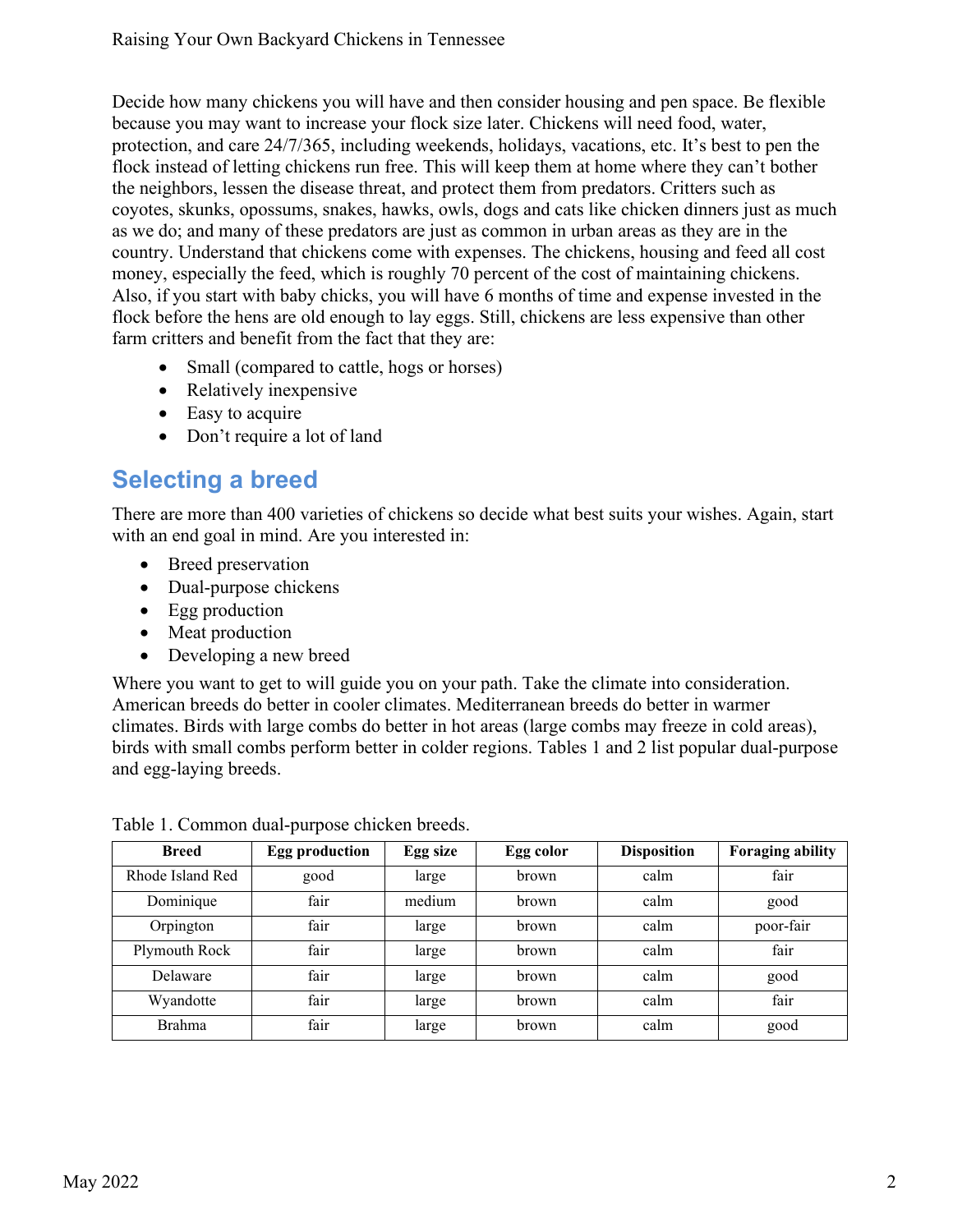| <b>Breed</b> | <b>Egg production</b> | Egg size | Egg color    | <b>Disposition</b> | <b>Foraging ability</b> | <b>Broody</b> |
|--------------|-----------------------|----------|--------------|--------------------|-------------------------|---------------|
| Leghorn      | excellent             | large    | white        | Very flighty       | good                    | no            |
| Sex-link     | excellent             | large    | brown        | calm               | poor                    | no            |
| Australorp   | excellent             | large    | brown        | calm               | poor                    | yes           |
| Minorca      | excellent             | x-large  | white        | flighty            | good                    | no            |
| Ameraucana   | good                  | large    | blue-green   | calm               | good                    | yes           |
| Fayoumi      | good                  | small    | tinted white | very flighty       | excellent               | somewhat      |
| Hamburg      | good                  | small    | white        | very flighty       | good                    | no            |
| Ancona       | good                  | large    | white        | flighty            | good                    | no            |
| Maran        | good                  | large    | dark brown   | flighty            | poor                    | yes           |

Table 2. Common egg-laying chicken breeds.

#### **Housing**

Chickens need protection from weather, predators, injury and theft. Keeping chickens confined with fencing and a covered run is the best protection from predators (Tabler et al., 2013). Bury the fencing wire and turn it outward for 10-12 inches under the surface to prevent predators from digging under and reaching the birds. Fencing wire must have small enough holes to prevent chicks from crawling out and predators from crawling in. Carefully select the site to house your poultry. How close will the poultry housing be to your house? The closer the better if predators attack. The housing and pen should be on high ground to assist drainage and keep the chickens out of the mud during wet weather. Will you have electricity and running water to the chicken housing? Chickens should have access to dry, draft-free housing that is easy to clean. Housing may be movable or fixed. Minimum space requirements for various types of poultry are listed in Table 3.

| <b>Bird type</b> | Square feet per bird<br>(inside) | Square feet per bird<br>(outside) |
|------------------|----------------------------------|-----------------------------------|
| Bantam chicken   |                                  |                                   |
| Large chicken    | 2                                | 10                                |
| Laying hen       | 1.5                              | 8                                 |
| Quail            |                                  |                                   |
| Duck             | 3                                | 15                                |
| Pheasant         | 5                                | 25                                |
| Goose            | 6                                | 18                                |

Table 3. Minimum space requirements for various bird types (Clauer, 2009).

#### **Getting chicks**

Finding chicks when the time comes will likely be the easiest part of getting into the chicken business. Multiple online mail-order hatcheries will ship chicks to you by way of the US Postal Service. This is possible because the egg yolk is a source of energy for up to 3 days for newly hatched chicks. Most hatcheries have a minimum number of chicks that must be purchased. You can mix and match orders, but you should know what breeds you want and how many chicks when you make the order. Some hatcheries may sex chicks (for a fee) if you only want males or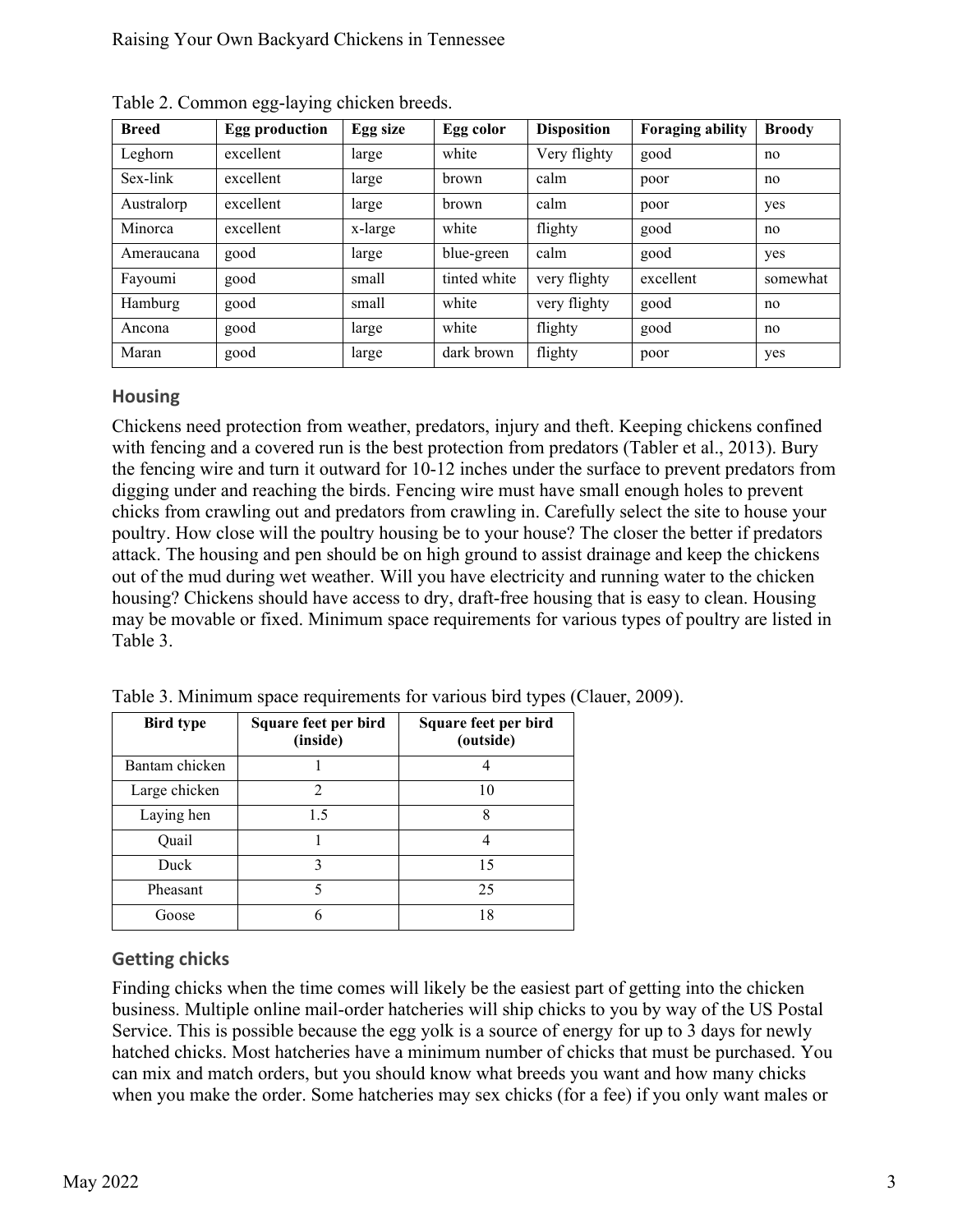females. Others may only ship straight run chicks (chicks that are not sexed before being sold). If you get your chicks from an online hatchery, make sure the hatchery participates in the National Poultry Improvement Plan (NPIP). This guarantees that your chicks are healthy and disease-free.

Managing a small flock of chickens can be divided into three stages with different management intensities: 1) brooding, 2) growing and 3) egg production/breeding. Brooding will require the most intensive management on your part. It is the time from delivery to 14 days when the chick's most rapid development takes place. Survival depends on how quickly the chicks adjust to their new environment. They need your help to provide proper housing, protection, temperature, ventilation, feed and water. How well you manage FLAWS determines how well chicks adjust. **FLAWS** stands for **F**eed, **L**ights, **A**ir, **W**ater and **S**anitation. Brooding depends on six critical basics:

- 1. Pre-placement preparation
- 2. Feed management
- 3. Light management
- 4. Ventilation/air quality management
- 5. Water management
- 6. Temperature management

The growing stage covers the period from 14 days until the birds are harvested for meat or are sexually mature. At this stage, the birds know how to find feed and water and maintain their own body temperature. Therefore, management is not as intensive in the growing stage. For best performance, do not allow birds to run out of feed. Monitor feeder height because, if too low, birds will waste large amounts of feed. Keep good quality water available at all times. Birds consume twice as much water as feed on a pound for pound basis.

Age at sexual maturity varies by breed. However, most females start to lay eggs between 18 and 22 weeks of age. Lighter-weight breeds tend to mature faster than heavier breeds. Adequate water is a major component of eggs and production will drop if water is restricted or unavailable for long periods during the day. Layer feed will contain additional calcium and phosphorus to keep eggshells hard. Do not feed layer feed to growing birds as it contains too much calcium for hens not in lay. Provide hens with a nest box or someplace to lay their eggs once sexually mature. Sexually mature hens will lay eggs without a rooster. However, the eggs will not be fertile. If you want fertile eggs to hatch baby chicks, you'll need a rooster. A rooster may also help protect the flock from predators.

#### **Predators**

Chickens are prey animals and poultry keepers must do everything possible to protect their birds from predators. Chicks and young birds are most vulnerable and should be restricted to areas that protect them when predators are most active-- late evening, overnight and early morning. If a predator does make it to your flock, it will be a repeat visitor and the problem will only worsen over time. You must remove the predator (not an option with hawks and owls that are federally protected), provide better protection or expect more losses. Table 4 lists common predators and their signs.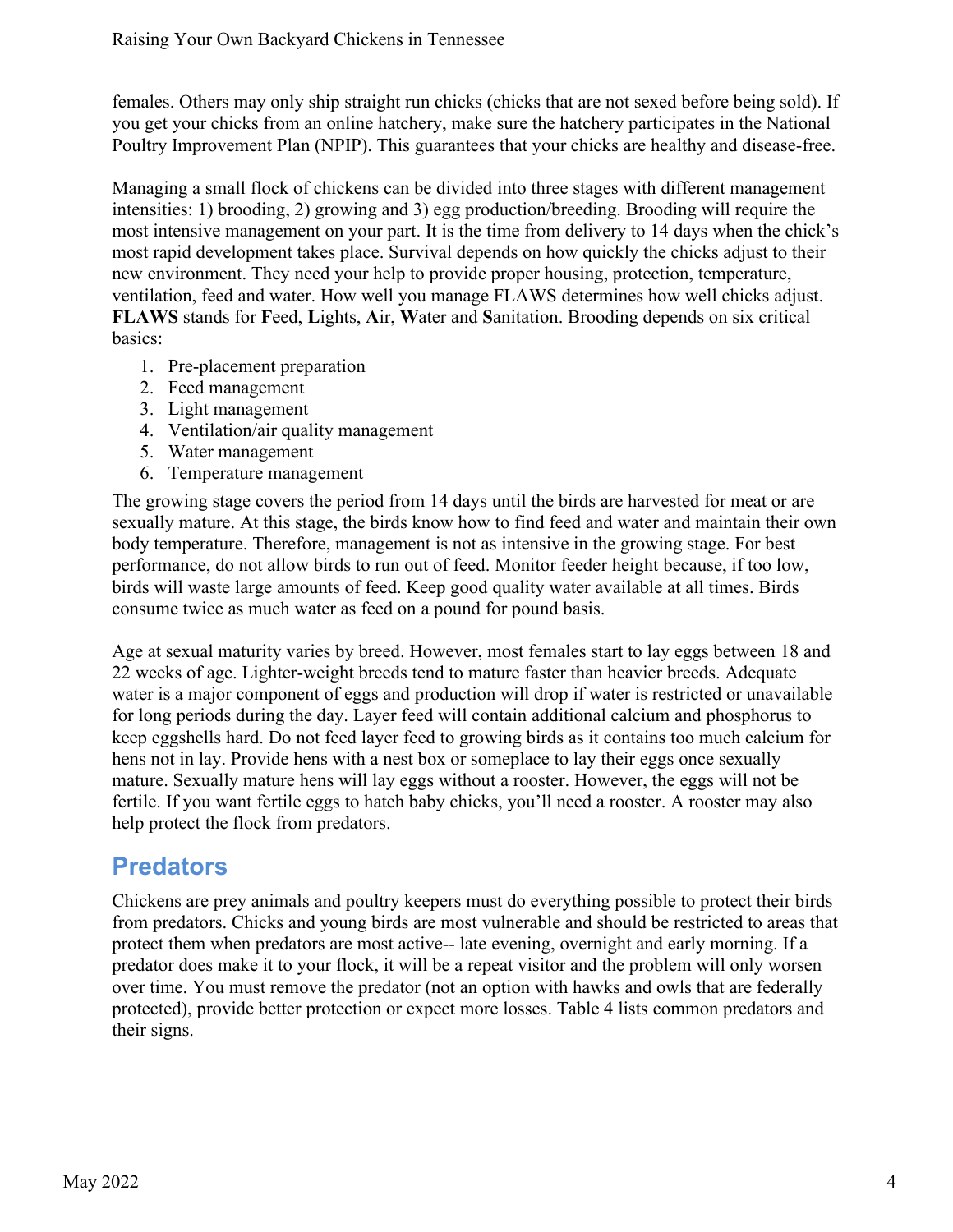| Predator    | <b>Signs</b>                                                                                        |
|-------------|-----------------------------------------------------------------------------------------------------|
| Cat         | Chicks or young birds missing                                                                       |
| Dog         | Birds usually mauled but not eaten; birds missing                                                   |
| Coyote      | Bird missing; sometimes scattered feathers; digging around pens                                     |
| Fox         | Bird missing, with scattered feathers                                                               |
| Mink/Weasel | Dead birds neatly piled; back of head and neck eaten                                                |
| Hawk        | Bird eaten on-site, lots of feathers; birds carried to nearby trees and eaten; feathers under trees |
| Owl         | Head and neck eaten; happens at night; lots of feathers; sometimes bird is missing                  |
| Opossum     | Whole bird consumed, feathers and all; may leave wings or feet                                      |
| Rat         | Chicks or young birds missing; partially eaten chicks                                               |
| Skunk       | Entrails eaten but not muscles or skin; lingering odor                                              |
| Raccoon     | Breasts and entrails eaten, backs bitten, scattered feathers                                        |

Table 4. Common predators of backyard chickens and signs they may leave behind.

## **Biosecurity**

A strong biosecurity program is a must for all backyard flock owners. Much of biosecurity is common sense. It means doing all you can to prevent an infectious disease from being carried onto your property and taking steps to reduce the likelihood that disease will leave your property (should it occur). Bio means life, and security means protection; therefore, biosecurity means life protection for your flock. Biosecurity is important to prevent the spread of disease, maintain healthy flocks and increase potential production and income from those flocks. There are three key components to biosecurity: 1) isolation, 2) traffic control and 3) sanitation. The two main pathways for disease spread are direct and indirect transmission. Direct transmission is physical contact between infected and healthy birds. Indirect transmission occurs when a disease agent is carried to susceptible birds by:

- Humans
- Feed
- Water
- Environment
- Shared equipment
- Rodents or other vermin
- Pets

There are several disease signs that chickens may display, and many respiratory diseases show similar signs, making an accurate diagnosis difficult without some help. Signs you may notice include:

- Sneezing
- Coughing
- Nasal discharge
- Swollen sinuses
- Watery eyes
- Twisted neck
- Decreased egg production
- Decreased feed and water intake
- Decreased fertility and hatchability
- Misshapen eggs
- **Dehydration**
- Huddling
- Depression
- Lethargy
- Increased mortality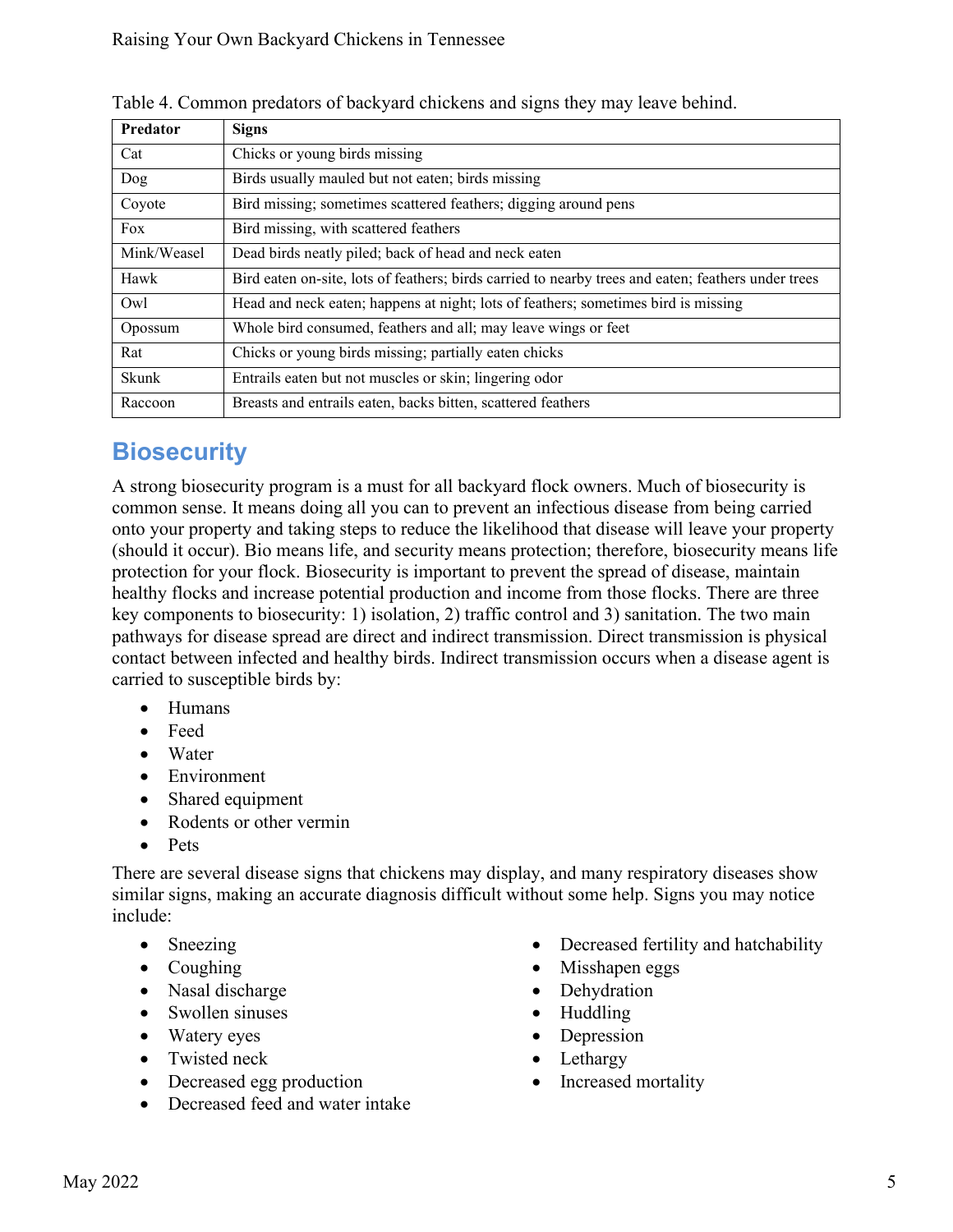If you suspect a serious disease such as avian influenza or something other than normal mortality in your flock, contact:

- Your local county Extension agent
- Your local veterinarian
- C. E. Kord Animal Health Diagnostic Laboratory (615-837-5125)
- University of Tennessee or Tennessee State University poultry Extension specialists:
	- o University of Tennessee 931-486-2129
	- o Tennessee State University 615-963-5823
- Tennessee State Veterinarian's office (615-837-5120)

## **Lighting and feeding**

Laying hens require adequate light year-round to maintain egg production. Otherwise, hens will stop laying eggs in late fall when the days get shorter. Length of the photoperiod is more important than the intensity of the light. Maximum egg production is usually obtained with 16 hours of light each day. Hens usually lay an egg about every 25 hours. Supplemental light will be required to provide the sixteen hours of light that will keep hens laying throughout the winter.

Some backyard producers mix their own diets. However, it's easiest to purchase a complete ration from the local feed/farm supply store or co-op. The feed tag on the sack is your guarantee that everything chickens need is in the sack. Place feed in a shallow feed tray that chicks can get in and out of easily, and place chicks on the feed to encourage them to eat. Begin by feeding chicks a "chick starter" feed in a mash or crumble form because baby chicks aren't big enough to consume pellets. Make sure all birds can eat at the same time. Chickens establish a pecking order, so watch that the dominant birds don't keep the timid birds from the feed.

Backyard chickens can be a fun, rewarding, educational and enjoyable experience. However, it's not all fun and games. Your flock will depend on you for its survival and protection, and this will require time and money on your part. Plan out what your long-term goals are and work out the details before you begin, not as you go along. Become familiar with the rules and regulations on backyard chickens in your area and visit with your neighbors or homeowner's association before bringing chickens home. Extension personnel can help you determine if backyard chickens are a good fit for you and your family. Your local county Extension agent can put you in touch with Extension poultry specialists at the University of Tennessee and Tennessee State University who can help you make informed decisions about backyard chickens.

## **References**

Clauer, P. 2009. Small scale poultry housing. Virginia Cooperative Extension, 2902-1092. Tabler, T., F. D. Clark, J. Wells, W. Zhai, and H. Yakout. 2013. Managing the backyard flock. Mississippi State University Extension Service Publication 2768.